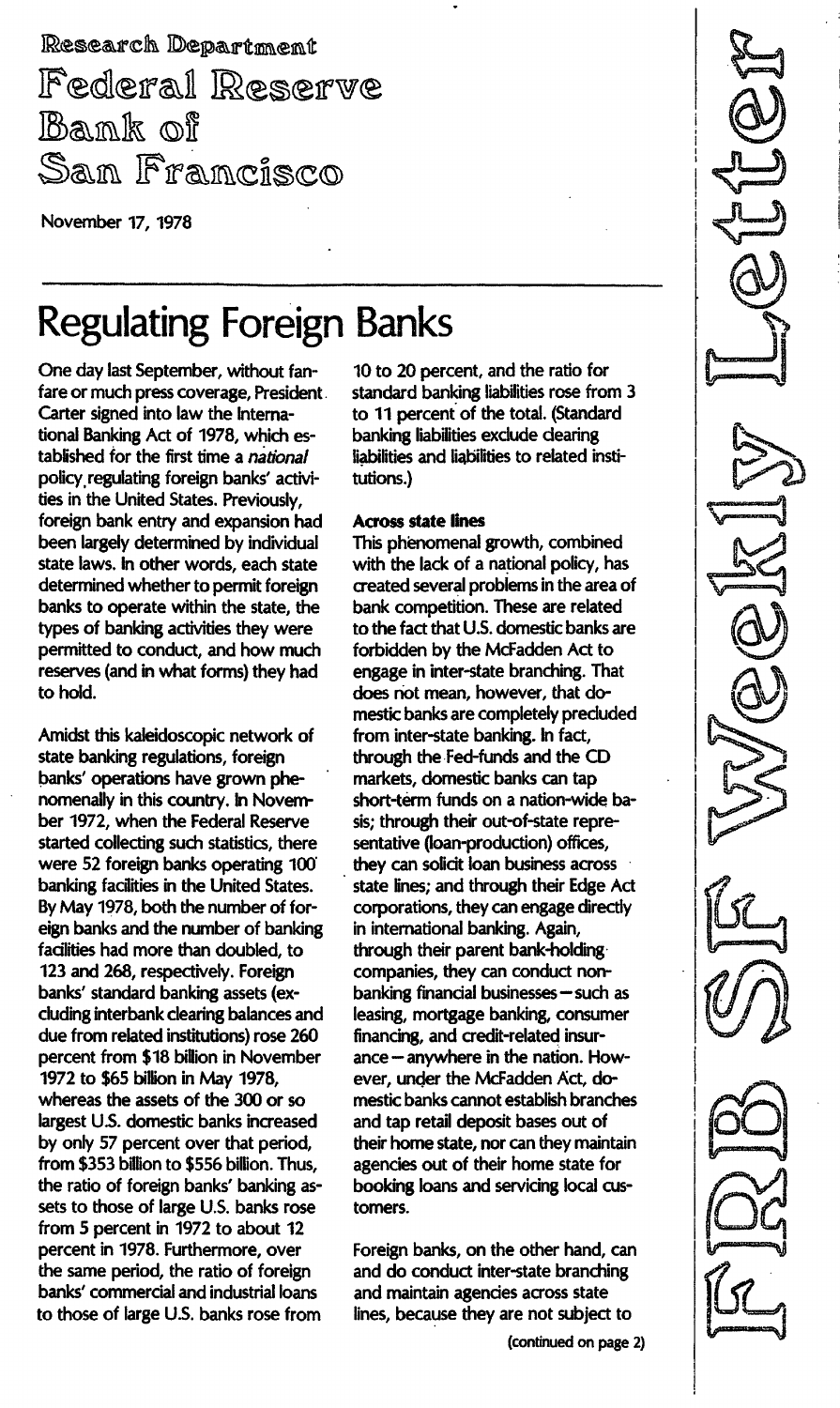Research Department

# Federal Reserve Bank of San Francisco

Opinions expressed in this newsletter do not necessariiy reflect the views of the management of the Federal Reserve Bank of San francisco, nor of the Board of Governors of the Federal Reserve System.

the McFadden Act. Fully half of the 123 foreign banks operating last May in this country  $-63$  banks with a total of 122 banking offices  $-$  operated in two or more states, and their assets outside their home states totalled nearly \$25 billion. For example, the Bardays Group (U. K.) operates state-chartered banks in both New York and San Francisco, as well as branches in Boston, New York, Chicago, and the Virgin islands, plus agencies in Atlanta and San Francisco. A number of French, Swiss, and Japanese banks operate similar wide-flung banking networks across the United States.

#### Other problems

A second competitive issue has arisen from the fact that foreign banks operate some 21 securities affiliates that underwrite and sell stocks in the United States. Again, these are activities in which domestic banks cannot engage, in this case because of prohibitions written into the Glass-Steagall Act. This reflects a difference in banking tradition. In Europe, banks are the principal factors in the securities-brokerage business; indeed, European branches of U.s. banks actively participate in that business. But in the United States, as a result of speculative abuses occurring in the 1920's, domestic banks have been excluded from the securities business. Foreign banks have been able to get around that prohibition, however. To the extent that they confine themselves to branch or agency operations and do not own subsidiary commercial banks in this country, they are not considered as U.S. banks or

bank-holding companies, and hence are not subject to restraints of the Bank Holding Company Act.

Thirdly, despite the size of these foreign banks - nearly all have worldwide assets of more than \$1 billionthey have not been subject to Federal Reserve reserve requirements. In contrast, nearly all the large U.S. domestic banks are Federal Reserve members, and as such must maintain reserves in non-interest-earning vault cash and deposits at Federal Reserve Banks. Depending on the state in which they operate, foreign banks can either escape reserve requirements entirely (as in Illinois), or hold the required reserves in correspondent balances or in interest-earning assets such as government securities. (California, for instance, permits state-chartered banking institutions to hold up to fourfifths of their required reserves on time and savings deposits in U.S. Government securities.) This lower reserve cost has given foreign banks an advantage over the large U.S. banks with which they compete.

## Toward a solution

The International Banking Act of 1978 redresses some of these competitive inequities. On inter-state branching, each foreign bank must now select one state as its "home state" of operation, and it can establish a new branch or agency outside the home state only with that state's express permission. New branches and agencies operating outside the home state may conduct full banking services to the extent permitted under state law, but those new branches can accept deposits only from non-residents or from activities related to internationaltrade financing.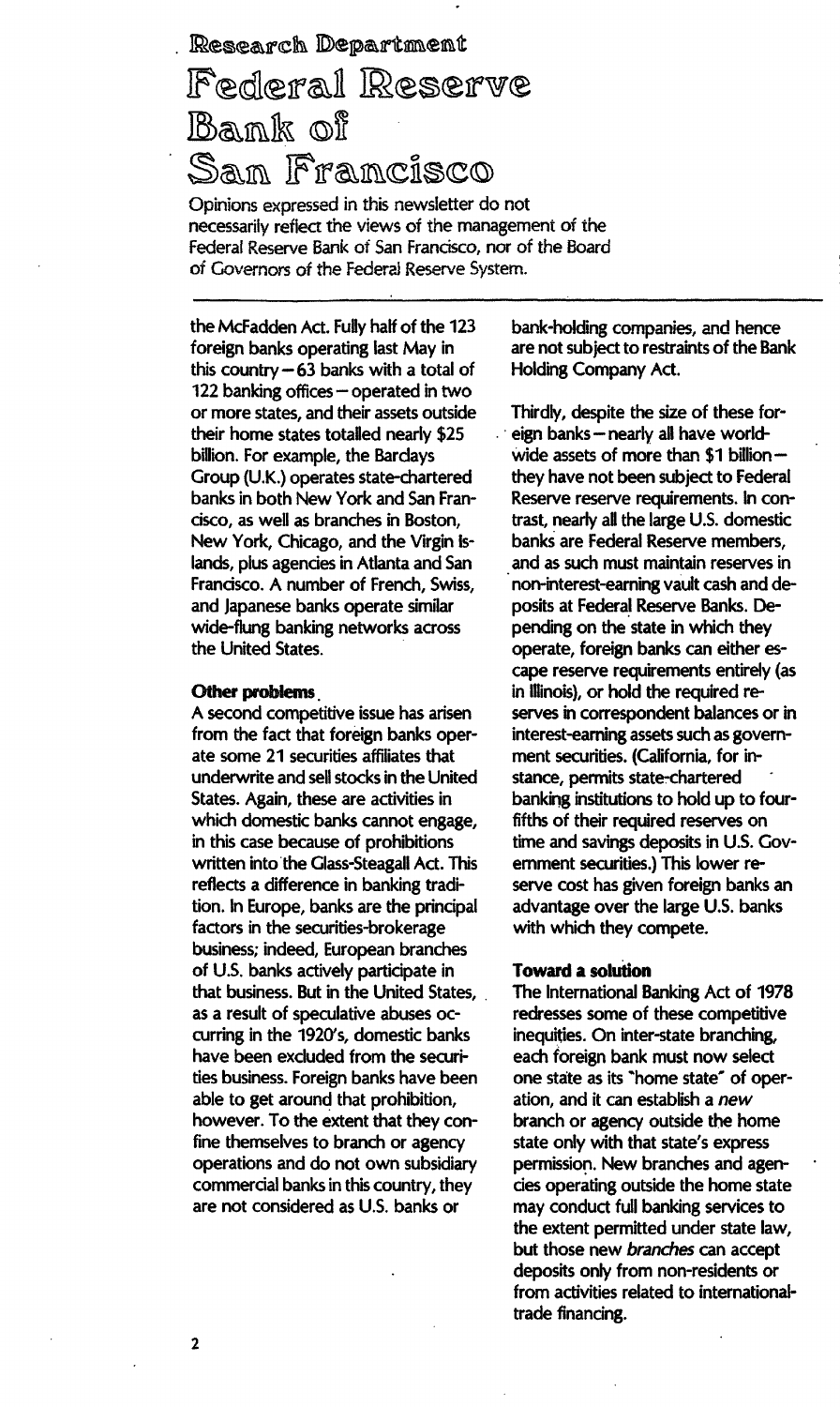Foreign banks will retain an important advantage over domestic banks because of "grandfathering." The activities of all their existing out-of-state branches, agencies, and subsidiary banks are "grandfathered" under the  $new$  legislation  $-$  i.e., are exempt from new legal restrictions. Moreover, those institutions can establish new out-of-state branches and agencies to book domestic loans locally, a privilege denied to domestic banks. The provision represents a compromise between two sometimes conflicting principles, both of which are fundamental to the U.s. banking tradition: nationwide competitive equity and states rights in bank regulation. Under the new legislation, the states retain their right to attract foreign banks if they so desire; on the other hand, foreign banks' deposit-taking powers in new interstate operations are restricted to what domestic banks can do in their out-of-state Edge Act operations.

Meanwhile, the existing operations of security affiliates of foreign banks are also "grandfathered", but new entry into the field is prohibited. Although statistics are lacking, foreign affiliates apparently constitute only a fraction of the U.s. security business.

Finally, on reserve requirements, the new law provides that all branches and agencies of foreign banks shall be subject to Federal Reserve reserve requirements if their parent banks have world-wide assets of \$1 billion or more. These institutions, however, will not become Federal Reserve members, although they will maintain reserve balances and have access to the Federal Reserve discount window and other services on terms comparable with member banks.

Since nearly all the foreign banks operating in this country are very large banks, this new provision equalizes reserve costs for foreign and domestic banks. Still excluded, however, are the state-chartered subsidiary banks of foreign banks, which account for about one-fifth of foreign banks' total assets in the  $U.S.$  - some individual subsidiaries range up to \$2 billion in size. Their freedom from Federal Reserve reserve requirements, as well as the amendments to the National Banking Act permitting foreigners to become directors of National banks, further encourage foreign banks' already substantial interest in that form of operation in the United States.

' - -- ' ..-----\_. \_---

#### National policy

Altogether, the International Banking Act of 1978 establishes for the first time a national policy on the regulation of foreign banks in the United States. The policy in some respects still falls short of equal treatment for foreign and domestic banks. However, given the strong tradition of states rights in banking, it may be the best compromise obtainable at this point.

It should be noted also that the law requires the President to re-examine the continued applicability of the McFadden Act, and to submit a report with recommendations within a year. In view of the fact that the new law continues to extend an advantage to foreign banks in the form of inter-state branching privileges, it may hasten the day when branching rules will be relaxed for domestic banks as well.

Hang-Sheng Cheng